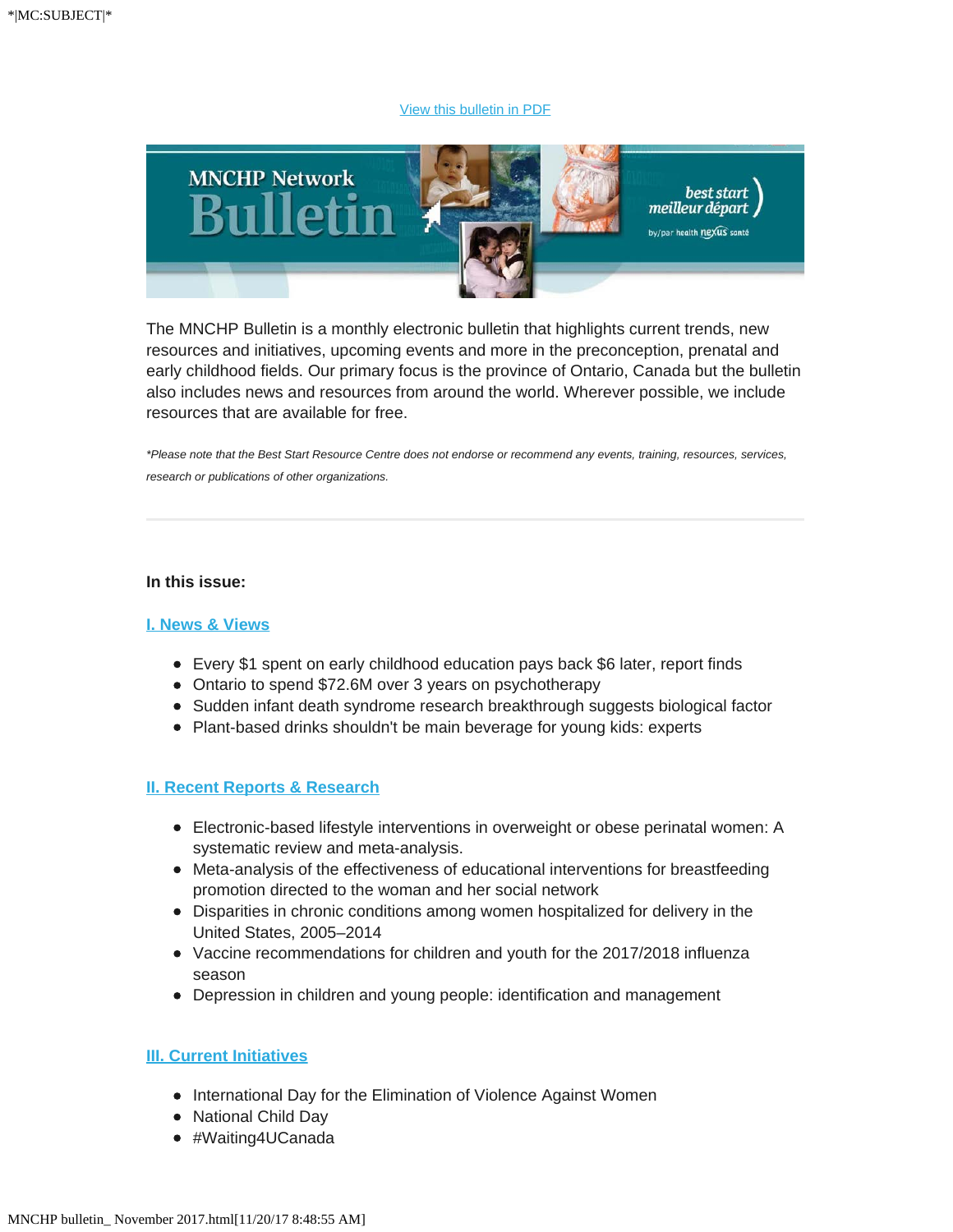#### **[IV. Upcoming Events](https://mail.google.com/mail/u/0/#m_6005242030151165794_IV._Upcoming_Events)**

- PHO Grand Rounds: Healthier children living longer through better nutrition strategies to promote and support healthy diet
- London's Child and Youth Network Gathering -Specialized Service Provision
- Prenatal education: Trends and Issues
- HBFI Level One 18 hour Breastfeeding Course
- Best Start Resource Centre Annual Conference 2018

#### **[V. Resources](https://mail.google.com/mail/u/0/#m_6005242030151165794_V._Resources)**

- Keep calm to think straight
- Epigenetics: How experience "gets inside" our biology
- Encyclopedia on Early Childhood Development Videos

#### **[VI. Featured Resources by the](https://mail.google.com/mail/u/0/#m_6005242030151165794_VI._BSRC_Resources)** *[Best Start Resource Centre](https://mail.google.com/mail/u/0/#m_6005242030151165794_VI._BSRC_Resources)*

- Risks of Cannabis on Fertility, Pregnancy, Breastfeeding and Parenting
- Checklist for the Development of Resources on Preconception, Prenatal and Child **Health**
- Bilingual Online Ontario Breastfeeding Services Directory

# **I. News & Views**

# **I. News & Views**

#### **Every \$1 spent on early childhood education pays back \$6 later, report finds**

A report by the Conference e Board of Canada (2017) argues that the best way to grow the economy in an equitable way is through investment in early childhood education. The report claims that for every dollar spent on early childhood education programs, the economy gets around \$6 worth of economic benefits in the future. This report shows that early childhood education helps to build a solid learning foundation for children, and also provides the opportunity for parents to work and contribute to the economy.

#### Read the [article](http://www.cbc.ca/news/business/early-childhood-education-1.4374820).

#### **Ontario to spend \$72.6M over 3 years on psychotherapy**

The Ontario Ministry of Health and Long Term Care (2017) has announced an investment of \$72.6 million over the next three years for psychotherapy programs. The funding will support a range of programs, including individual and group psychotherapy counselling through specialty hospitals and community-based agencies, support for depression and anxiety via telephone and health education, along with online self-management tools coordinated by the Ontario Telemedicine Program.

Read the [article](http://www.cbc.ca/news/canada/toronto/ontario-health-minister-eric-hoskins-psychotherapy-1.4317118?_cldee=cm9zc2VAbmNmLmNh&recipientid=contact-39fdece4f1d1e6118105480fcfeaa931-7d55136fd85741e686eb199c90de201d&esid=88155c7a-17a9-e711-8125-480fcfe97e21).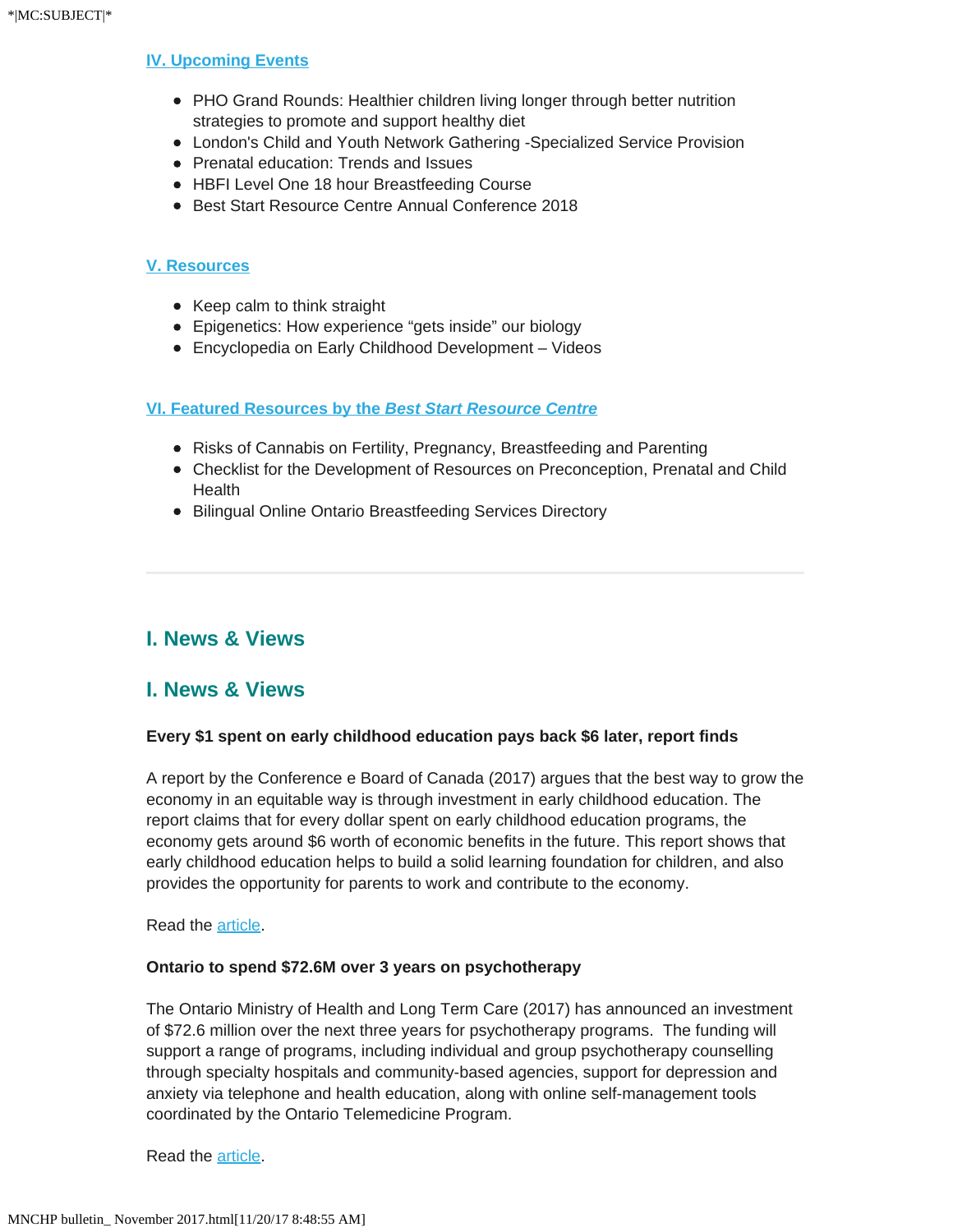## **Sudden infant death syndrome research breakthrough suggests biological factor**

New research out of the Royal Alexandra hospital for children in the UK has discovered that "babies who die from sudden infant death syndrome (SIDS) have greatly decreased levels of a certain brain protein-like neuropeptide, known as orexin, responsible for regulating sleep arousal" (2017). Researchers are hopeful that this discovery will lead testing, but in the interim stress that parents are still advised to follow all safe sleep guidelines as the risk factors for SIDS are still proven to be relevant.

Read the [article](https://www.theguardian.com/australia-news/2016/nov/16/sudden-infant-death-syndrome-cot-death-biological-cause-research).

## **Plant-based drinks shouldn't be main beverage for young kids: experts**

Canada's dietitians and pediatricians are warning parents that plant-based beverages (such as soy, almond, rice, etc.) should not be the main beverage for babies and young children. They advise that these drinks are not suitable for a number of reasons, including, that they often have added sugar, that many are not fortified with essential minerals and vitamins, and many are lacking in protein and fats that are beneficial to children.

Read the [article](http://nationalpost.com/pmn/news-pmn/canada-news-pmn/plant-based-drinks-shouldnt-be-main-beverage-for-young-kids-experts).

# **II. Recent Reports & Research**

**Electronic-based lifestyle interventions in overweight or obese perinatal women: A systematic review and meta-analysis.**  (Lau et al., 2017)

## ABSTRACT

Electronic-based (e-based) lifestyle interventions provide potential and cost-effective delivery of remote interventions for overweight and obese perinatal women. To date, no meta-analysis has reported the efficacy of maternal and neonatal outcomes. Seven electronic databases were searched from inception up to July 13, 2016, including the Cumulative Index to Nursing and Allied Health Literature, Cochrane Library, EMBASE, ProQuest Dissertations and Theses, PsycINFO, PubMed and Scopus. Among the 1,145 studies retrieved, 14 randomized controlled trials were selected among 17 publications. The Cochrane risk of bias tool was used to appraise the quality assessment. The metaanalyses demonstrated a significant result for limiting gestational weight gain, losing postnatal weight in 1-2 months, increasing self-reported moderate and vigorous physical activity and reducing caloric intake using diet-related software. Our review shows that an ebased lifestyle intervention is an acceptable approach. The findings reveal the variability in intervention methods and provide limited conclusive evidence. Thus, future studies should examine the efficacy and essential components as well as the various approaches using optimal portions of in-person and phone sessions. Further evaluations comparing the effectiveness of different e-based lifestyle intervention approaches toward activity-related and diet-related outcomes are necessary.

Read the [article](https://www.healthevidence.org/view-article.aspx?a=electronic-based-lifestyle-interventions-overweight-obese-perinatal-women-32601).

# **Meta-analysis of the effectiveness of educational interventions for**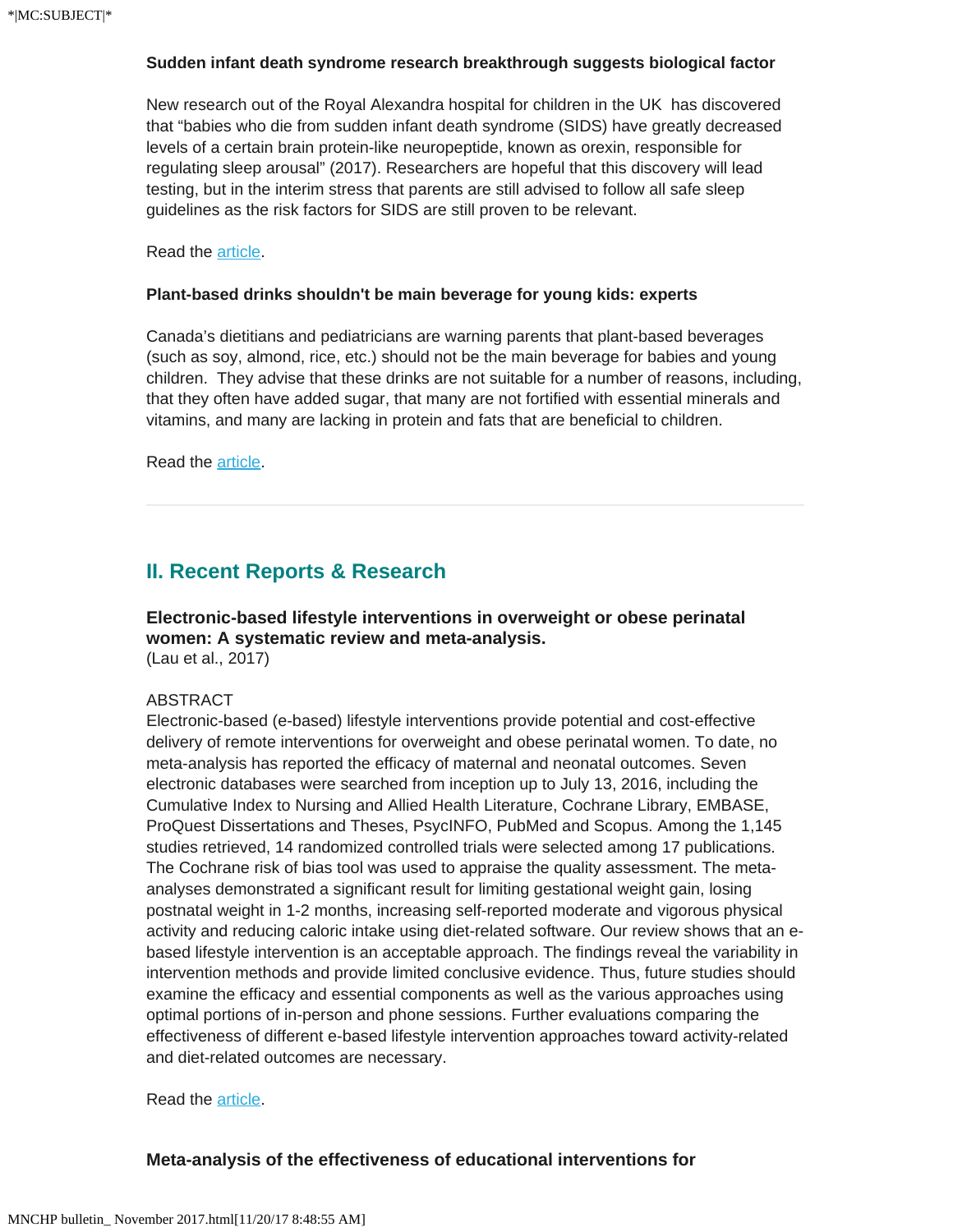## **breastfeeding promotion directed to the woman and her social network**

(Oliveira et al., 2017)

#### ABSTRACT

**Aim**: The aim of this study was to determine the effectiveness of educational interventions focusing on women and their social network for the promotion of exclusive breastfeeding up to the age of 6 months.

**Background**: Despite the advantages of breastfeeding and strategies available for its promotion, early weaning is common worldwide.

**Design**: Systematic review and meta-analysis based on the Joanna Briggs Institute guidelines.

**Data Sources**: A search was performed in databases (LILACS, PubMed, Science Direct, Scopus, CINAHL, Web of Science and Cochrane Library), reference lists and grey literature. There was no limitation on the studies' year of publication.

**Review Methods**: JBI-MAStARI software were used. The meta-analysis was performed using Stata version 13·0. The effect was estimated by odds ratio with 95% confidence intervals.

**Results**: Of 7201 identified studies, 11 made up the review's corpus. Educational interventions were about twice as effective compared with routine interventions used in the control groups. It was evident that educational interventions have focused only on the woman and have not covered all five types of support she needs to breastfeed. **Conclusion**: Educational interventions were about twice as effective in promoting exclusive breastfeeding at 6 months old. There is a need for further studies applying interventions that address women and their social network from the prenatal period, considering all types of support.

Read the **article**.

# **Disparities in chronic conditions among women hospitalized for delivery in the United States, 2005–2014**

(Admon et al., 2017)

#### ABSTRACT

#### **Objective:**

To estimate trends in the prevalence and socioeconomic distribution of chronic conditions among women hospitalized for obstetric delivery in the United States.

## **Methods:**

A retrospective, serial cross-sectional analysis was conducted using 2005–2014 data from the National Inpatient Sample. We estimated the prevalence of eight common, chronic conditions, each associated with obstetric morbidity and mortality, among all childbearing women and then across socioeconomic predictors of obstetric outcomes. Differences over time were measured and compared across rural and urban residence, income, and payer subgroups for each condition.

#### **Results:**

We identified 8,193,707 delivery hospitalizations, representing 39,273,417 delivery hospitalizations occurring nationally between 2005 and 2014. Identification of at least one chronic condition increased significantly between 2005–2006 and 2013–2014 (66.9 per 1,000 delivery hospitalizations in 2005–2006 compared with 91.8 per 1,000 delivery hospitalizations in 2013–2014). The prevalence of multiple chronic conditions also increased during the study period, from 4.7 (95% CI 4.2–5.2) to 8.1 (95% CI 7.8–8.4) per 1,000 delivery hospitalizations between 2005–2006 and 2013–2014. Chronic respiratory disease, chronic hypertension, substance use disorders, and pre-existing diabetes were the disorders with the greatest increases in prevalence over time. Increasing disparities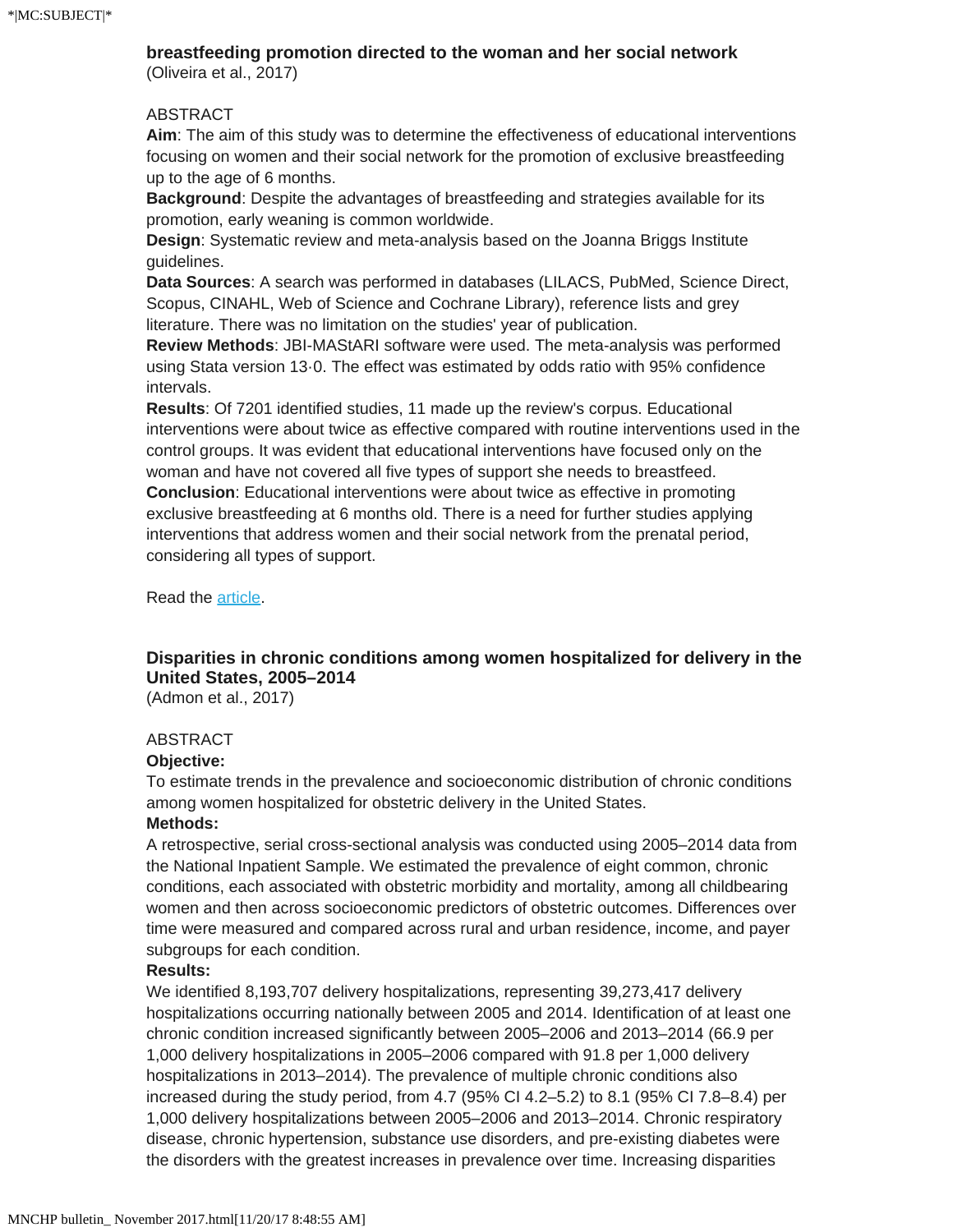over time were identified across all socioeconomic subgroups analyzed including rural compared with urban residence, income, and payer. Key areas of concern include the rate at which substance use disorders rose among rural women and the disproportionate burden of each condition among women from the lowest income communities and among women with Medicaid as their primary payer.

#### **Conclusion:**

Between 2005–2006 and 2013–2014, the prevalence of chronic conditions increased across all segments of the childbearing population. Widening disparities were identified over time with key areas of concern including disproportionate, progressive increases in the burden of chronic conditions among women from rural and low-income communities and those with deliveries funded by Medicaid.

Read the [article](http://www.publichealthjrnl.com/article/S0033-3506(17)30129-4/abstract).

# **Vaccine recommendations for children and youth for the 2017/2018 influenza season**

(Moore, 2017)

#### ABSTRACT

The Canadian Paediatric Society continues to encourage annual influenza vaccination for ALL children and youth ≥ 6 months of age. Recommendations from the National Advisory Committee on Immunization (NACI) for the 2017/2018 influenza season are not substantially changed from those of last season. NACI has conducted a review of all available vaccine effectiveness data concerning live attenuated influenza vaccine (LAIV) and concludes that current evidence supports the continued use of LAIV in Canada, although use is not currently recommended in the United States because of concern about efficacy.

Read the recommendations [here](https://www.cps.ca/en/documents/position/influenza-vaccine-recommendations).

### **Depression in children and young people: identification and management**

(National Institute for Health and Care Excellence, last updated 2017)

#### **OVERVIEW**

This guideline covers identifying and managing depression in children and young people aged between 5 and 18 years. Based on the stepped care model, it aims to improve recognition and assessment and promote effective treatments for mild, moderate and severe depression.

In September 2017, we updated recommendation 1.1.5.4 to clarify the training needed for therapists. We also updated recommendation 1.4.1.1 to delete reference to a preferred questionnaire as this is no longer relevant. Footnotes 3, 5 and 6 were also updated to clarify the advice on marketing authorisation and licensed indications.

#### **Recommendations**

This guideline includes recommendations on:

- care of all children and young people with depression
- stepped care
- step 1: detection, risk profiling and referral
- step 2: recognition
- step 3: mild depression
- steps 4 and 5: moderate to severe depression
- transfer to adult services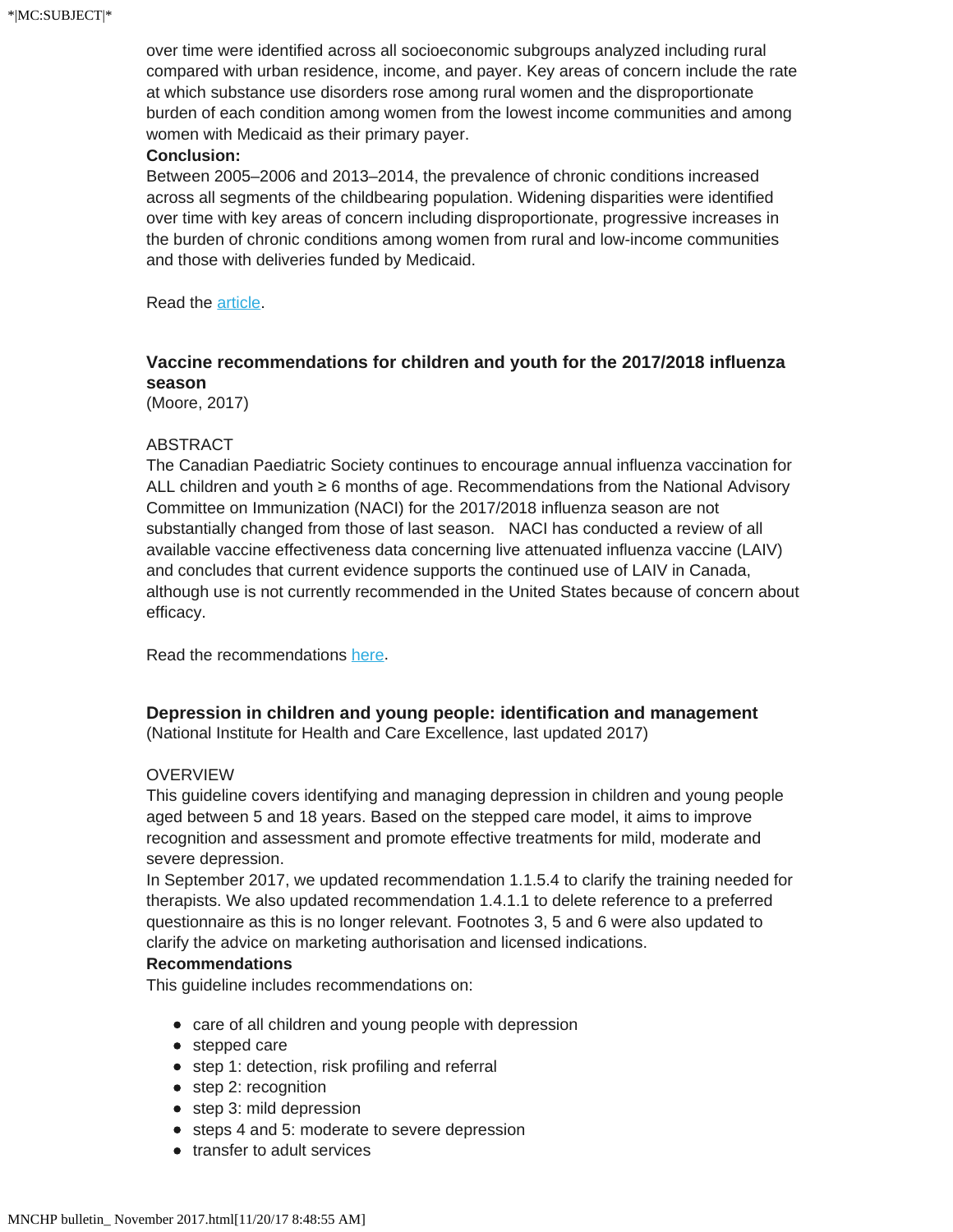#### **Who is it for?**

 Healthcare professionals Commissioners and providers Children and young people with depression and their families and carers

#### **Is this guideline up to date?**

We reviewed the evidence in August 2017 and we will plan an update of the recommendations on psychological therapy for treatment of depression in children and young people.

Read the [guidelines](https://www.nice.org.uk/guidance/cg28) from the UK and [flowchart](https://www.porticonetwork.ca/tools/clinical-tools/childhood-depression-treatment-flowchart) developed by the Centre for Addiction and Mental Health that summarizes and adapts the guidelines for a Canadian setting.

# **III. Current Initiatives**

#### **International Day for the Elimination of Violence Against Women**

#### **November 25**

The International Day for the Elimination of Violence Against Women takes place on November 25 and marks the first day of the 16 Days of Activism Against Gender-Based Violence, which ends on December 10, with International Human Rights Day.

Click [here](http://www.swc-cfc.gc.ca/commemoration/vaw-vff/index-en.html) to find out more.

#### **National Child Day**

November 20, 2017

National Child Day celebrates the United Nations' adoption of two documents that focus on the rights of children - the United Nations Declaration of the Rights of the Child and the United Nations Convention on the Rights of the Child. Canada has made a commitment to respect and protect the rights of children. This day celebrates children as active participants in their own lives, and contributors to their communities.

Click [here](http://%20https//www.canada.ca/en/public-health/services/health-promotion/childhood-adolescence/national-child-day.html) to find out how to celebrate National Child Day.

#### **#Waiting4UCanada**

"February 23, 2017 marked the 10th anniversary of the filing of the case on First Nations child welfare. Ten years is a long time, especially in the life of a child. Thousands of First Nations children have grown up and continue to grow up with inequitable services and fewer opportunities to grow up safely at home. As part of the #Waiting4UCanada campaign, we invite you to consider what has happened in the past ten years of your life. Use the hashtag #Waiting4UCanada on Twitter and social media to share milestones, developmental achievements or historical events in yours and your family's lives. Ten years is far too long for a child to wait for equity."

Click [here](https://fncaringsociety.com/events/waiting4ucanada-10th-anniversary-first-nations-child-welfare-case) for information in English. Click [here](https://fncaringsociety.com/fr/events/10ansonattend-10e-anniversaire-du-cas-de-la-protection-de-lenfance-des-enfants-premi%C3%A8res) for information in French.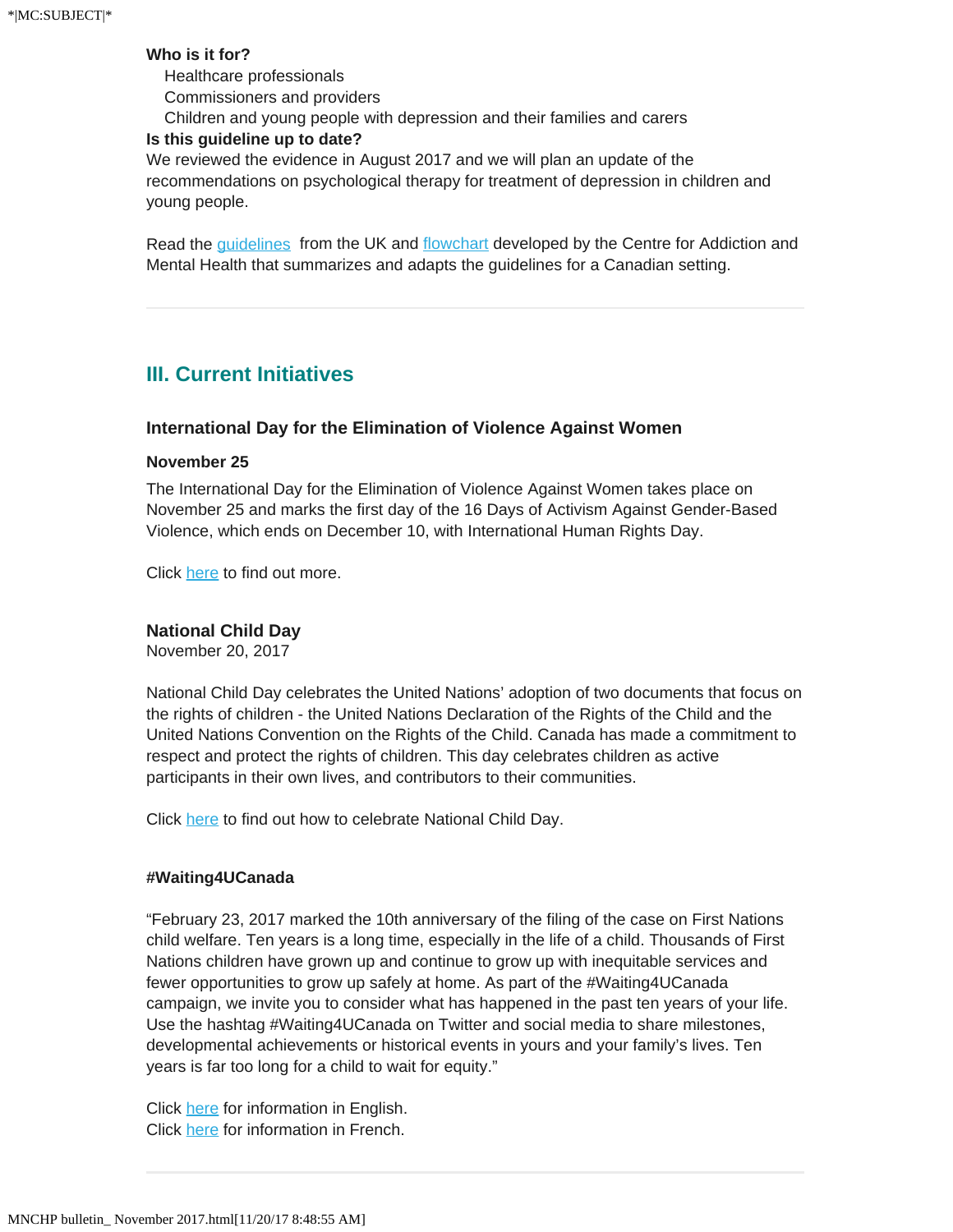# **IV. Upcoming Events**

# **PHO Grand Rounds: Healthier children living longer through better nutrition strategies to promote and support healthy diet**

November 21, 2017: Webinar

The Joannah & Brian Lawson Centre for Child Nutrition at the University of Toronto is hosting a webinar to share new research on child nutrition and knowledge exchange and translation activities emerging from the Centre. The presentation will also examine promising practices to enhance provincial public health partnerships as well as promote solutions-oriented engagement to address needs and challenges in child nutrition.

#### [Register](https://www.publichealthontario.ca/en/LearningAndDevelopment/Events/Pages/PHO_Grand_Rounds_Healthier_children_living_longer_through_better_nutrition_Strategies_to_promote_and_support_healthy_diet.aspx).

### **London's Child and Youth Network Gathering -Specialized Service Provision** November 30, 2017: London, ON

The annual Child and Youth Network gathering is focusing on Specialized Service Provision and the Family Centred Service System. This event will share how Family Centres can support professionals who support families with specialized services (e.g. mental health, development, settlement, speech and language, etc.). Family Centres help families access programs and services and connect in with their community.

[Register.](https://www.eventbrite.com/e/londons-child-and-youth-network-gathering-specialized-service-provision-tickets-38657073347?aff=es2)

### **Prenatal Education: Trends and Issues**

December 7, 2017: Ramara, ON

This workshop designed to enhance the knowledge of current and emerging trends in prenatal education to help encourage the adoption of consistent maternal and perinatal health messaging across disciplines. The workshop will discuss:

- the importance of physiological labour and birth to lifelong health and wellness,
- the emerging issue of cannabis use in the pregnant and postpartum populations, and
- the critical importance of identifying and addressing perinatal mood disorders.

#### [Register.](https://www.eventbrite.com/e/prenatal-education-trends-and-issues-tickets-38954000464?aff=es2)

#### **HBFI Level One 18 hour Breastfeeding Course**

January 24-26, 2018: Oakville, ON

This three day introductory course explores, promotes and supports human lactation and breastfeeding through examining current evidence-based, best practice. Participants will develop their knowledge and understanding of human lactation and breastfeeding, to enable them to confidently and effectively implement care that facilitates and supports the initiation and maintenance of breastfeeding.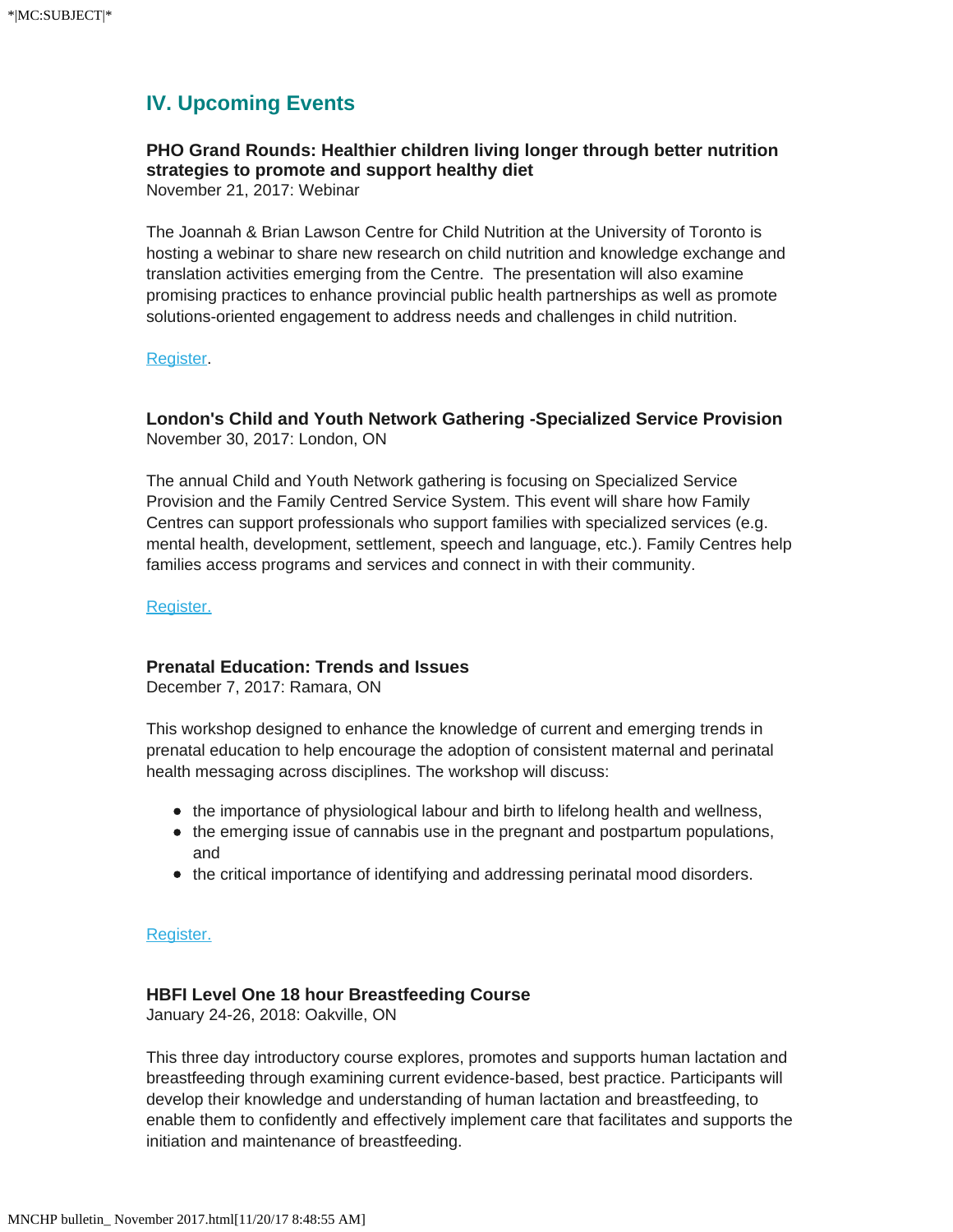#### [Register.](https://www.eventbrite.ca/e/hbfi-level-one-18-hour-breastfeeding-course-january-24-26-2018-registration-35725257206?aff=es2)

**The Annual Best Start Resource Centre Conference 2018: Ontario's leading event for preconception, prenatal, and early childhood service providers** February 6-8, 2018: Toronto, ON

Meet, share, reflect, network and be inspired! The conference, attracting well over 300 participants each year, addresses issues of interest to service providers working in the preconception, prenatal and early childhood fields and focuses on strategies and solutions - from policy to practice. You will acquire the latest information, learn innovative strategies and programs, and have excellent networking and peer-sharing opportunities. Visit the [BSRC Conference 2018 website](http://en.beststart.org/event/2018-best-start-resource-centre-annual-conference) to learn more and register!

[Register.](http://en.beststart.org/2018-BSRC-Conference-Registration)

# **V. Resources**

#### **Keep calm to think straight**

The Canadian Association of Family Resource Programs has created a tip sheet for parents on how to stay calm during difficult parenting moments (e.g. toddler tantrum). It suggests parents take care of themselves, think clearly, lower the tension, and connect to strengthen the relationship.

[Learn more.](http://www.parentsmatter.ca/index.cfm?fuseaction=document.viewDocument&documentid=1345&documentFormatId=2611&vDocLinkOrigin=1&CFID=20759518&CFTOKEN=f608e8e6d9761beb-637DE39Ahttps://nhsforthvalley.com/wp-content/uploads/2014/02/Baby_Food_in_the_UK-_2017.pdf)

#### **Epigenetics: How experience "gets inside" our biology**

The Encyclopedia on Early Childhood Development has created an information sheet about how our cells can change based on our environment – specific to children's experiences. It clearly explains how epigenetics are associated with long-term human developmental and health outcomes, the role of early adversity and developmental risk, and the role of developmental time.

[Learn more.](http://www.child-encyclopedia.com/sites/default/files/docs/coups-oeil/epigenetics-info.pdf)

#### **Encyclopedia on Early Childhood Development – Videos**

The Encyclopedia on Early Childhood Development has put together a number of videos that cover a range of topics to guide parents regarding early childhood development. Topics include: aggression, anxiety, depression, emotions, hyperactivity and inattention (ADHD), peer relations, among others. [Read more.](https://www.canada.ca/en/health-canada/services/home-garden-safety/backyard-safety.html)

# **VI. Featured Resources by the** *Best Start Resource Centre*

**Risks of Cannabis on Fertility, Pregnancy, Breastfeeding and Parenting** *Best Start Resource Centre, 2017*

This resource is for women and men who are thinking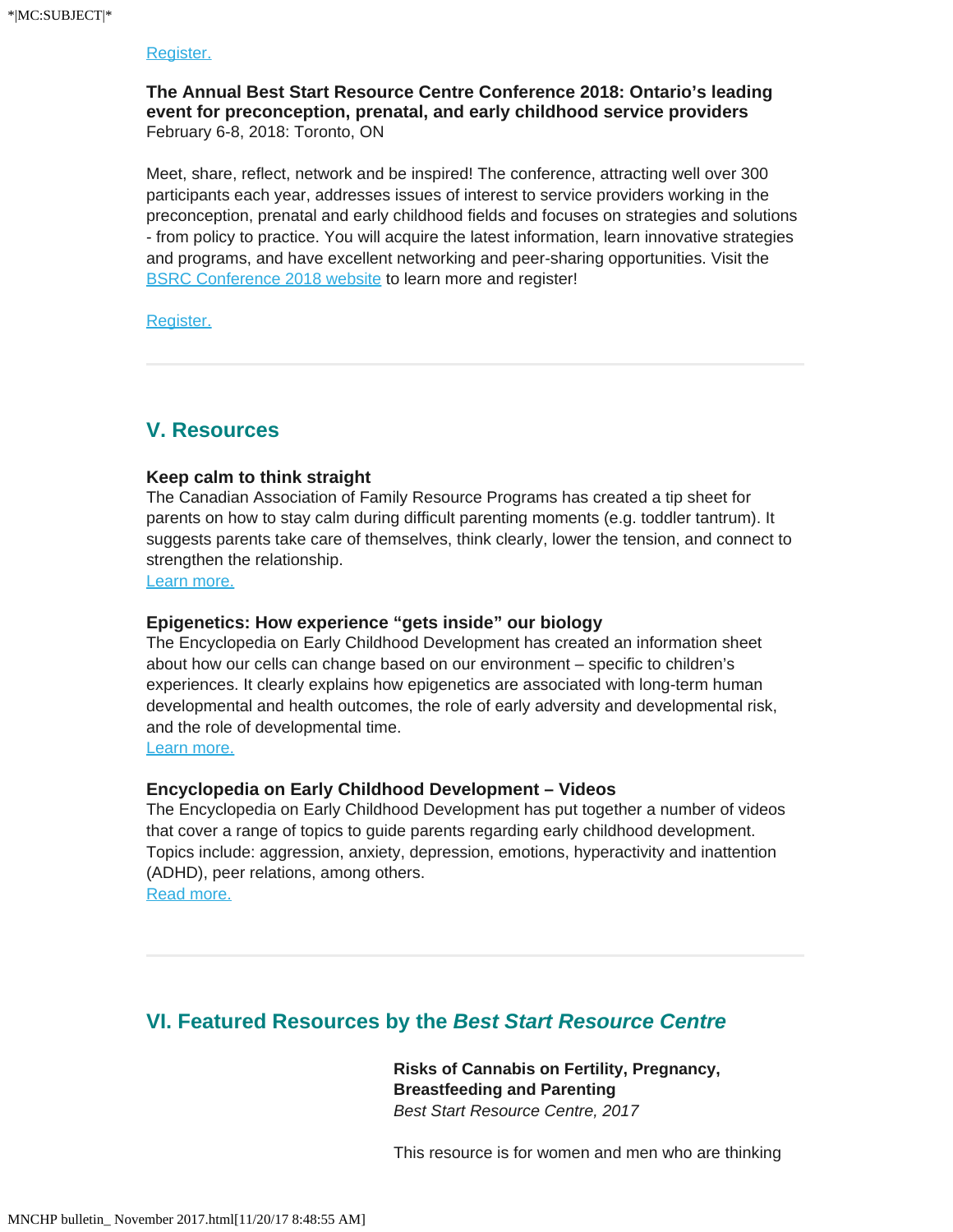

about becoming parents, are pregnant, or who are new parents. It provides information about the effects of cannabis:

- On fertility, pregnancy and breastfeeding
- On children and adolescents, when their mothers used cannabis during pregnancy
- On parenting

Available in PDF in **[English](https://www.beststart.org/cgi-bin/commerce.cgi?search=action&category=A00E&advanced=yes&sortkey=sku&sortorder=descending) or [French](https://www.beststart.org/resources/alc_reduction/LesRisquesDuCannabis_A30-F.pdf)** 

|                                                                                                                 | best start<br>meilleur départ<br>tuice leath <b>next</b> until                                                                                                                                                                                                                                                                                                                                                                                                                                                                                                                                                                                                                                                                                                                                                                                                                                                                                                                                                                                                                                                                                                                                                                                                                                                  |
|-----------------------------------------------------------------------------------------------------------------|-----------------------------------------------------------------------------------------------------------------------------------------------------------------------------------------------------------------------------------------------------------------------------------------------------------------------------------------------------------------------------------------------------------------------------------------------------------------------------------------------------------------------------------------------------------------------------------------------------------------------------------------------------------------------------------------------------------------------------------------------------------------------------------------------------------------------------------------------------------------------------------------------------------------------------------------------------------------------------------------------------------------------------------------------------------------------------------------------------------------------------------------------------------------------------------------------------------------------------------------------------------------------------------------------------------------|
| tools that can be belphil during resource development.                                                          | <b>Checklist for the Development of Resources</b><br>on Preconception, Prenatal and Child Health<br>There are many things to think about when developing resources for the general public, including literacy level,<br>language, images that engage the population of interest, etc. Designing resources about preconception, prenatal or<br>child health brings up additional factors to consider. This checklist is designed for those developing, adapting or<br>revisite reint or ordine resources specifically focused on the toxics of resonoception, prenatal and child bealth.<br>The list includes a range of questions and recommendations. It will help you assess and improve draft resources<br>as well as undate existing resources. At the end of the checkist you will find links to additional information and<br>Different resources require different approaches. There may be recommendations on this checklet that do not apply<br>to your resource, In fact it is unlikely that a resource will meet all recommendations on this list, since resources<br>have different ournours. This checklet will help you examine your resonance from many different perspectives.<br>When vexlating or developing resources, review this checklat and think about the special requirements of your |
|                                                                                                                 | topic, your objectives and your pepulation(s) of interest. Make conscious choices that strengthen your resource.                                                                                                                                                                                                                                                                                                                                                                                                                                                                                                                                                                                                                                                                                                                                                                                                                                                                                                                                                                                                                                                                                                                                                                                                |
| QUESTIONS                                                                                                       | <b>RECOMMENDATIONS</b>                                                                                                                                                                                                                                                                                                                                                                                                                                                                                                                                                                                                                                                                                                                                                                                                                                                                                                                                                                                                                                                                                                                                                                                                                                                                                          |
| <b>Assessing Needs</b><br>Do I know the concerns<br>and ternds that need to be<br>addressed?                    | · Consult with stakeholders to identify concerns or trends that exist or are<br>energing within the community that could be addressed with the development<br>of a resource.<br>* Prioritize these concerns or ternils based on the impact that they will have<br>if left unaddressed.                                                                                                                                                                                                                                                                                                                                                                                                                                                                                                                                                                                                                                                                                                                                                                                                                                                                                                                                                                                                                          |
| On I know who is (most)<br>inspected by this concern.<br>or trend?                                              | · Research this concern or trend to determine prevalations that are impacted.<br>· Determine the populations of interest that are most vulnerable.                                                                                                                                                                                                                                                                                                                                                                                                                                                                                                                                                                                                                                                                                                                                                                                                                                                                                                                                                                                                                                                                                                                                                              |
| Do I know what the isreds are<br>of the pepulation of interest<br>that is impacted by the concern<br>or ternet! | * Consult with experts and the population of interest to identify and/or confirm.<br>the needs of the population. Find out what they know and need to know.                                                                                                                                                                                                                                                                                                                                                                                                                                                                                                                                                                                                                                                                                                                                                                                                                                                                                                                                                                                                                                                                                                                                                     |

**Checklist for the Development of Resources on Preconception, Prenatal and Child Health**  Best Start Resource Centre, 2016

This checklist includes a range of questions and recommendations to assist in the development, adaptation or revision of resources on the topics of preconception, prenatal or child health.

Available in [PDF](https://www.beststart.org/resources/howto/pdf/checklist.pdf).



## **Bilingual Online Ontario Breastfeeding Services Directory**

Best Start Resource Centre, revised 2016

Breastfeeding mothers benefit from the support of other mothers. The Bilingual Online Ontario Breastfeeding Services directory at [www.ontariobreastfeeds.ca](http://www.ontariobreastfeeds.ca/) will help mothers connect and receive help and support from peers, professionals and experts. This downloadable flyer will help you promote the directory to other service providers, mothers and their families.

Bilingual flyer available in [PDF.](https://www.beststart.org/resources/breastfeeding/B14-B_flyer_bilingual.pdf)



by/par health nexus santé

180 Dundas Street West, Suite 301, Toronto, ON M5G 1Z8